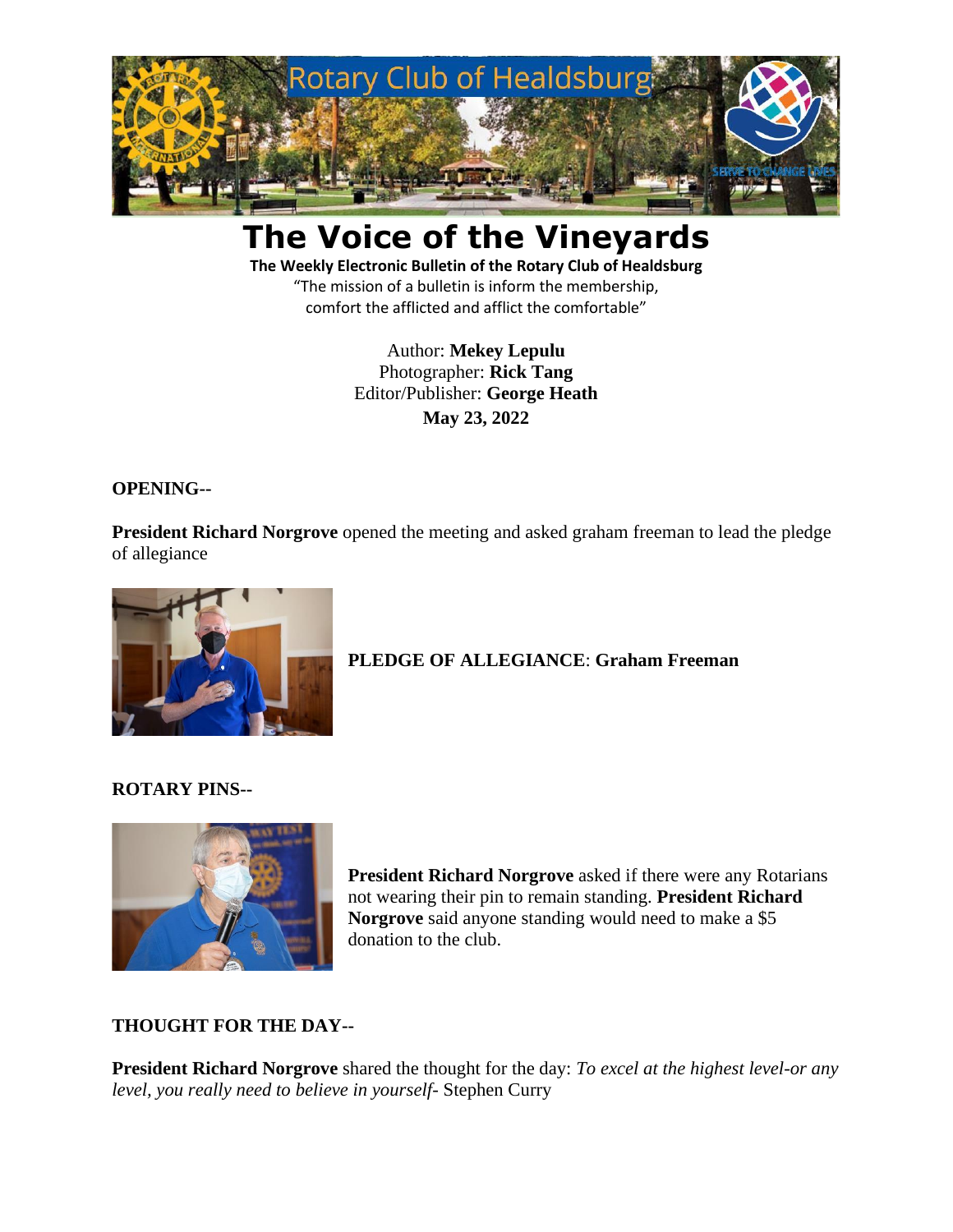## **HISTORY QUESTION OF THE DAY—**

**President Richard Norgrove** asked the following question: In what year did rail service from SFO reach Healdsburg? There were a few guesses, none of which were correct. The answer was 1872.

# **GUESTS OF THE CLUB--**



✓ **Tricia Fichtner** brought her son, Michael Fichtner, Michael is considering joining Rotary.

## **AWARD PRESENTATION--**



Former District Governor Kathy presented former **President Paul Frechette** with an award for his service as club president during the 2019-2020 year. **Paul's** tenure as President included PSPS event, Kincade Fire, and Covid. The theme while **Paul** was president was "Rotary Connects the World". **Paul** was instrumental in collaborating with the Food Pantry, Corazon, Reach for Homes. Donations were \$20,000 during that year to these organizations.

## **ANNIVERSARIES**—



➢ **Alex Rollins'** anniversary was two weeks ago and pointed it out to **President Richard Norgrove** 



➢ **John Avakian** pointed out his wedding Anniversary was on May 27- not his birthday. Made a \$15 donation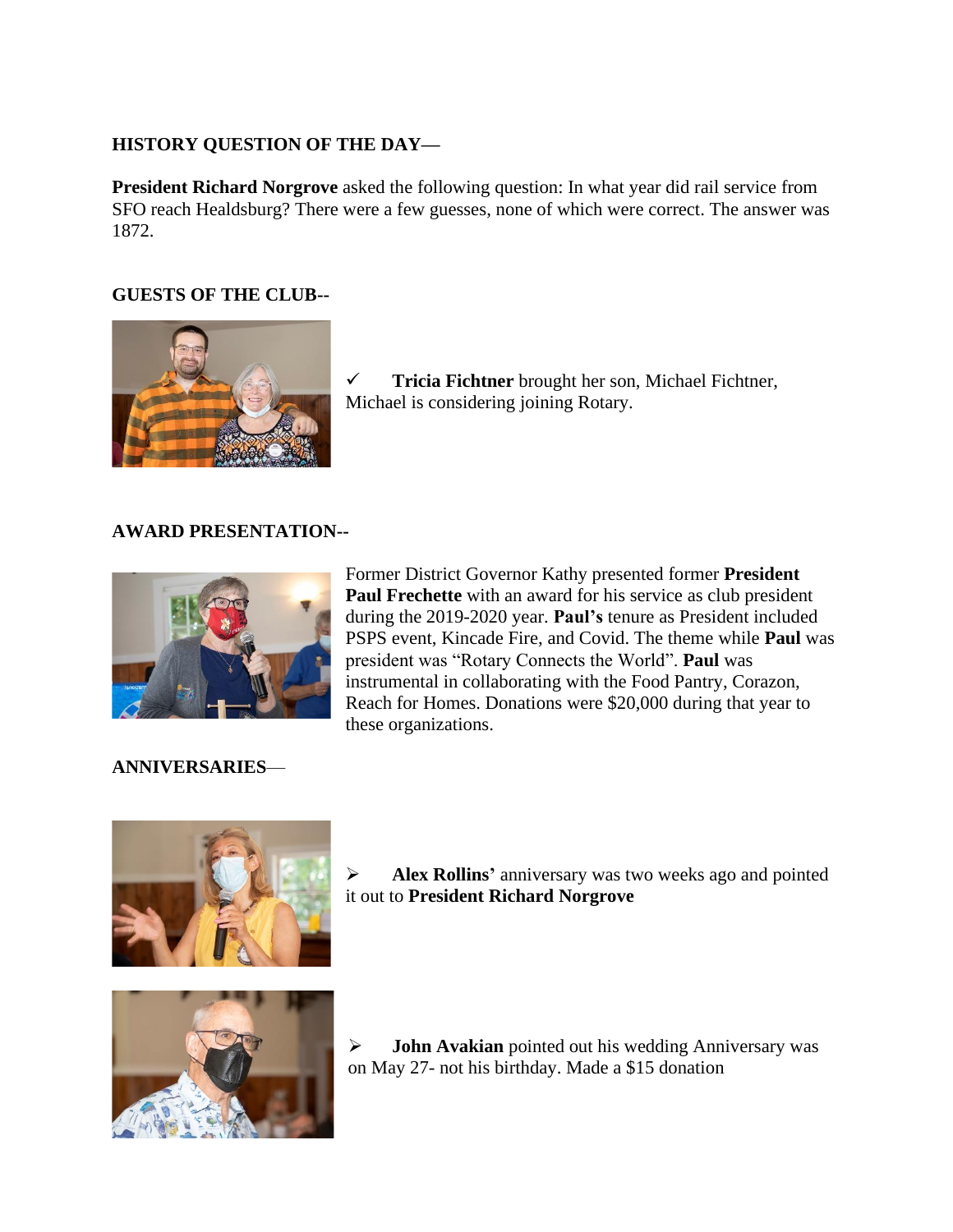- ➢ **Norm Fujita's** birthday is May 26 but was not present.
- $\triangleright$  **Andrew Sturmfels** birthday is also May 26<sup>th</sup> but was not present.



➢ **Henk Peeters** pointed out his 3 rd wedding anniversary and made a \$53 donation

## **HAPPY DOLLARS**

**Tom Cleland** made a \$100 donation for the Ukraine project in celebration of the weekend with his grandchildren.

 $\blacktriangle$  **Dick Bertapelle** made a \$50 donation in celebration of spending time with his grandchildren at their athletic events.

**Paul Frechette** made a \$100 donation to the club as a "thank" you" to the club in honor of his tenure as club president.



4. **John Torres** made a donation of \$25 in honor of his grandson catching his first fish.





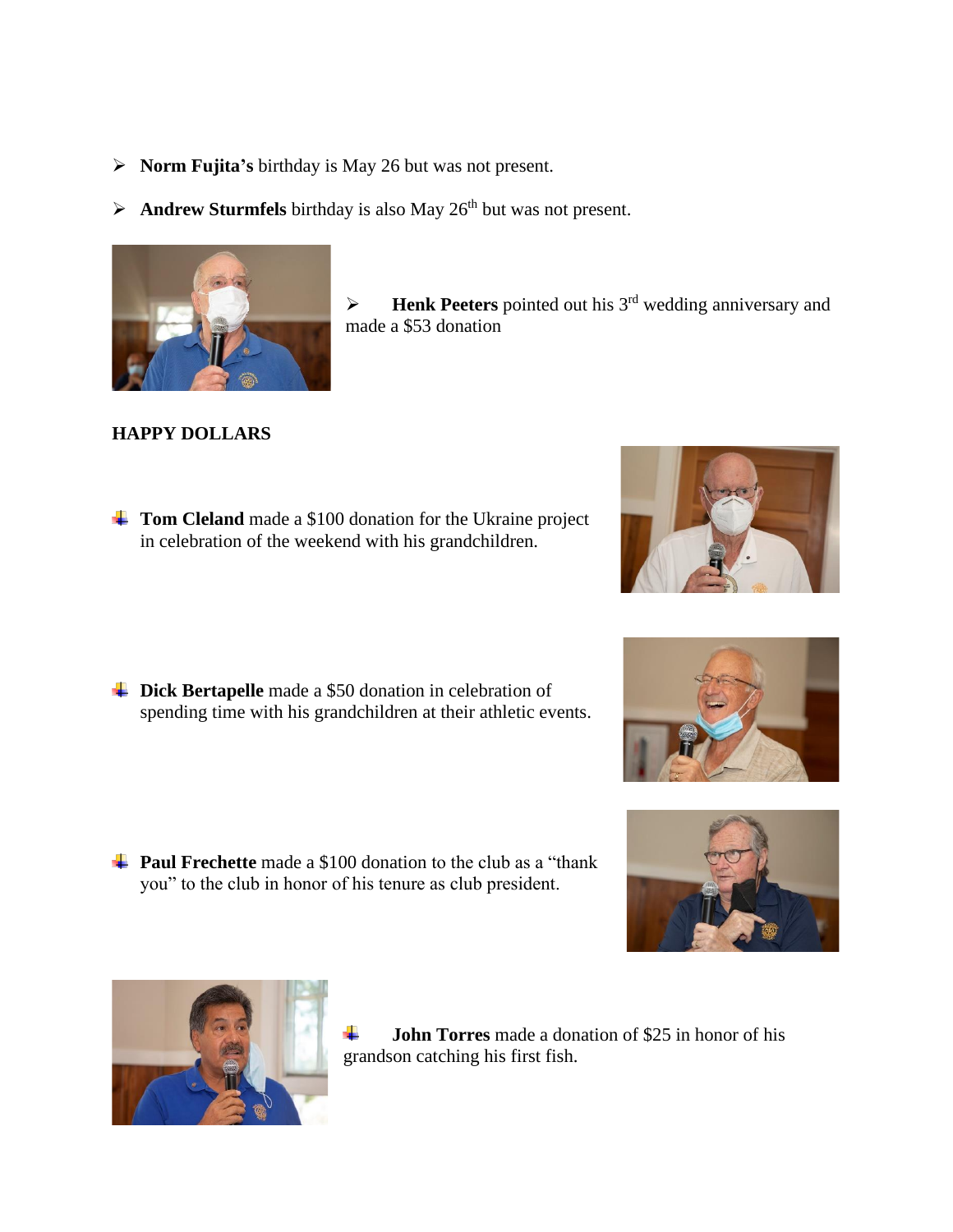**Kellie Larson** made a \$100 donation to the scholarship in honor of the vacation she took with her grown children to Paris.



**President Richard Norgrove** made a \$100 donation to the Ukraine fund in honor of his 55<sup>th</sup> High School Reunion.



```
Dave Anderson gave $4,500 for the Ukraine fund
```
#### **ANNOUNCEMENTS**

- **Dick Bertapelle** announced that June 24<sup>th</sup> there will be a Presidential Debunking in honor of the 2 outgoing club Presidents.
- **Barbara Rosen** made an announcement about **Senator McGuire's** petition on his website, any Rotarians interested should sign the petition.



```
President Richard Norgrove read a letter from Cathy 
۰.
King.
```